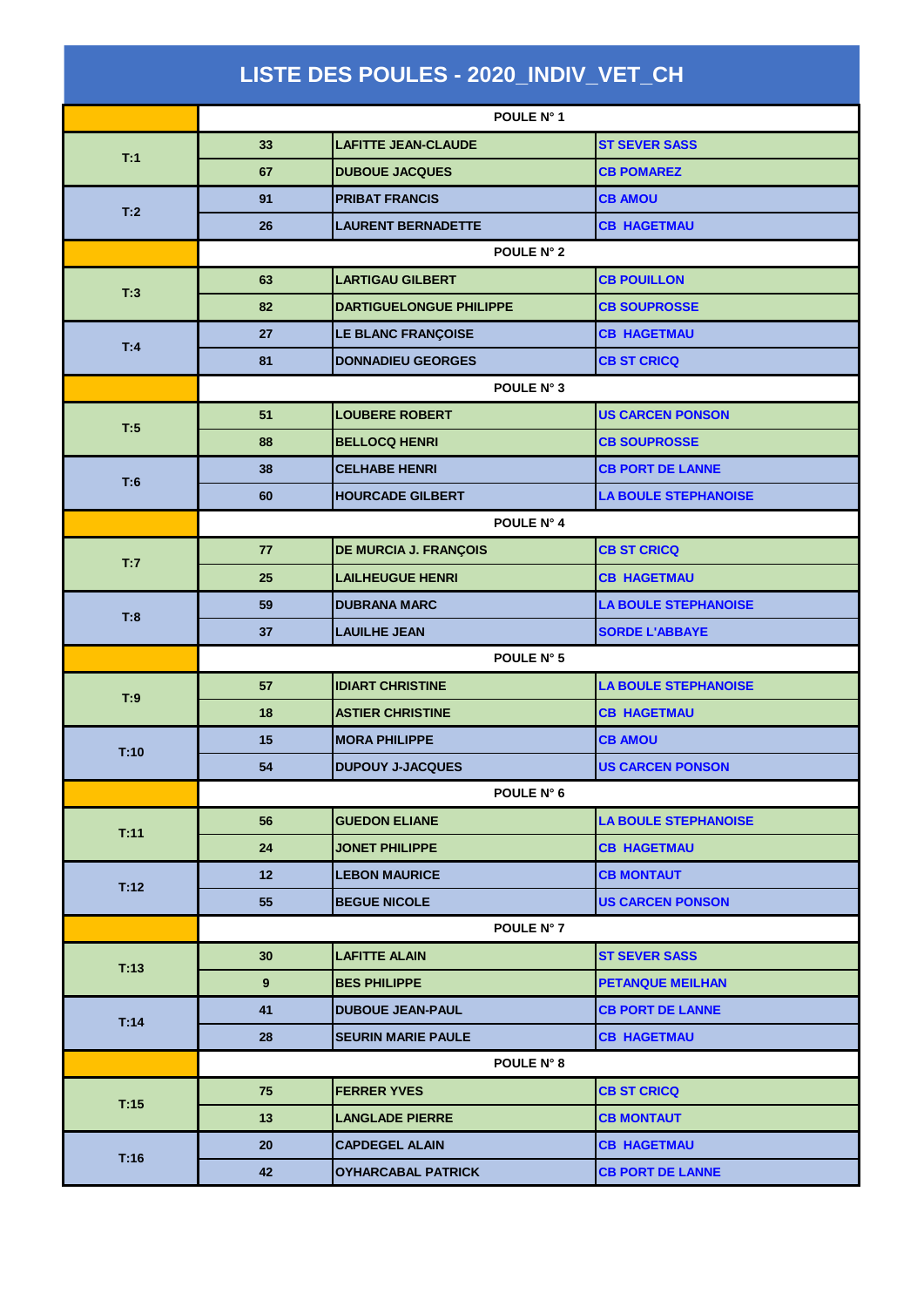|      | POULE N° 9      |                               |                         |  |
|------|-----------------|-------------------------------|-------------------------|--|
| T:17 | 83              | <b>DUBAN YVES</b>             | <b>CB SOUPROSSE</b>     |  |
|      | 49              | <b>MINEL JULIEN</b>           | <b>US CARCEN PONSON</b> |  |
|      | 72              | <b>BUCQUET BERNARD</b>        | <b>CB LABATUT</b>       |  |
| T:18 | 43              | <b>DI GIORGIO JEAN</b>        | <b>CB PORT DE LANNE</b> |  |
|      | POULE N° 10     |                               |                         |  |
| T:19 | $\mathbf{1}$    | <b>MALFATTI ALAIN</b>         | <b>SORDE L'ABBAYE</b>   |  |
|      | 29              | <b>ZORN FABIEN</b>            | <b>CB HAGETMAU</b>      |  |
| T:20 | 62              | <b>BENGUESSOUM PHILIPPE</b>   | <b>CB POUILLON</b>      |  |
|      | 86              | <b>GUILHEMANE PHILIPPE</b>    | <b>CB SOUPROSSE</b>     |  |
|      | POULE N° 11     |                               |                         |  |
| T:21 | 47              | <b>BATZ JEAN PIERRE</b>       | <b>US CARCEN PONSON</b> |  |
|      | 74              | <b>NAVAILLES JEAN PATRICK</b> | <b>CB LABATUT</b>       |  |
| T:22 | 3               | <b>LATASTE ALAIN</b>          | <b>SORDE L'ABBAYE</b>   |  |
|      | 32              | <b>DE MIN SERGE</b>           | <b>ST SEVER SASS</b>    |  |
|      | POULE N° 12     |                               |                         |  |
| T:23 | 44              | <b>MONTEFIORE RÉMI</b>        | <b>US CARCEN PONSON</b> |  |
|      | 40              | <b>MATABOS MARC</b>           | <b>CB PORT DE LANNE</b> |  |
| T:24 | 8               | <b>MORLAES YVES</b>           | <b>PETANQUE MEILHAN</b> |  |
|      | 89              | <b>LATASTE JEAN-MICHEL</b>    | <b>CB SOUPROSSE</b>     |  |
|      | POULE N° 13     |                               |                         |  |
| T:25 | 53              | <b>LASSEUBE DANIEL</b>        | <b>US CARCEN PONSON</b> |  |
|      | $5\phantom{.0}$ | <b>CHATELIER ROBERT</b>       | <b>SORDE L'ABBAYE</b>   |  |
| T:26 | $\overline{7}$  | <b>BONAMY MICHEL</b>          | <b>SORT EN CHALOSSE</b> |  |
|      | 85              | <b>DESPAX DANIEL</b>          | <b>CB SOUPROSSE</b>     |  |
|      | POULE N° 14     |                               |                         |  |
| T:27 | 39              | <b>GOUTFER MAURICE</b>        | <b>CB PORT DE LANNE</b> |  |
|      | 48              | <b>DELMAS JEAN JACQUES</b>    | <b>US CARCEN PONSON</b> |  |
| T:28 | $6\phantom{1}$  | <b>CRIDELAUZE JEAN PAUL</b>   | <b>SORT EN CHALOSSE</b> |  |
|      | 76              | <b>DARRIAU JACQUES</b>        | <b>CB ST CRICQ</b>      |  |
|      |                 | POULE N° 15                   |                         |  |
| T:29 | 68              | <b>DUBITOU JACQUES</b>        | <b>CB POMAREZ</b>       |  |
|      | 23              | <b>ISNARD FRANÇOIS</b>        | <b>CB HAGETMAU</b>      |  |
| T:30 | 36              | <b>FOURNIER ALAIN</b>         | <b>ST SEVER SASS</b>    |  |
|      | 73              | <b>DIETTE PHILIPPE</b>        | <b>CB LABATUT</b>       |  |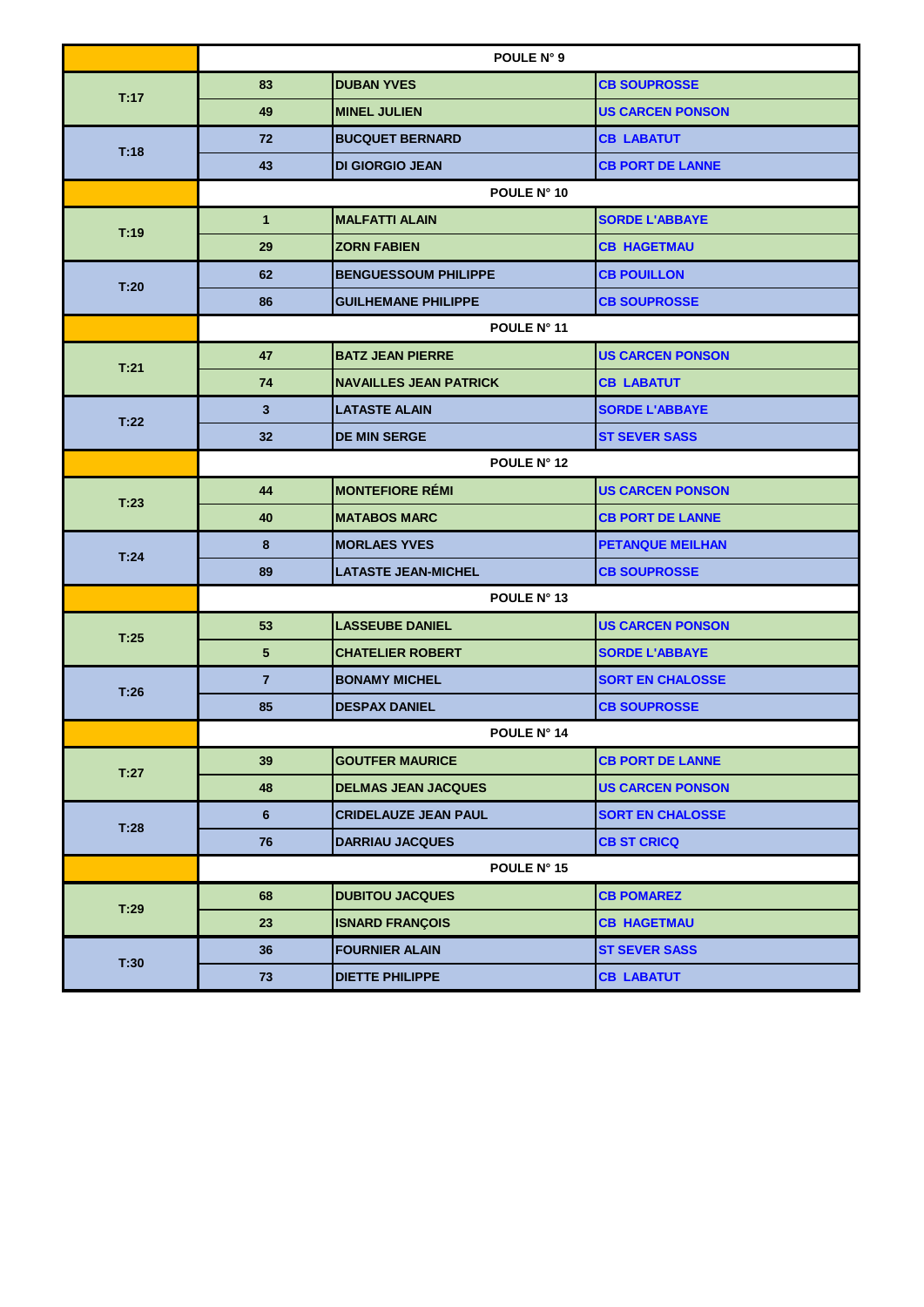|      | POULE N° 16             |                             |                         |
|------|-------------------------|-----------------------------|-------------------------|
| T:31 | 45                      | <b>SADYS MICHEL</b>         | <b>US CARCEN PONSON</b> |
|      | 65                      | <b>VIVELESPERANCE ALAIN</b> | <b>CB POMAREZ</b>       |
| T.32 | 35                      | <b>BREUILLARD DENIS</b>     | <b>ST SEVER SASS</b>    |
|      | 14                      | <b>DUBOS CHRISTIAN</b>      | <b>CB AMOU</b>          |
|      | POULE N° 17             |                             |                         |
| T:33 | 17                      | <b>ASTIER ANDRÉ</b>         | <b>CB HAGETMAU</b>      |
|      | 69                      | <b>MATON GÉRARD</b>         | <b>CB POMAREZ</b>       |
| T:34 | 16                      | <b>DUCASSE CHRISTIAN</b>    | <b>CB AMOU</b>          |
|      | 31                      | <b>RICORD JEAN-LOUIS</b>    | <b>ST SEVER SASS</b>    |
|      | POULE N° 18             |                             |                         |
| T:35 | 64                      | <b>PENICAUT NOËL-YVES</b>   | <b>CB POMAREZ</b>       |
|      | 78                      | <b>LAGURGUE JEAN CLAUDE</b> | <b>CB ST CRICQ</b>      |
| T:36 | 10                      | <b>MARSAN ALAIN</b>         | <b>CB MONTAUT</b>       |
|      | 22                      | <b>DUFOURCQ PATRICK</b>     | <b>CB HAGETMAU</b>      |
|      | POULE N° 19             |                             |                         |
| T:37 | 2 <sup>2</sup>          | <b>BAVART JACQUES</b>       | <b>SORDE L'ABBAYE</b>   |
|      | 19                      | <b>BOURGUIGNON THIERRY</b>  | <b>CB HAGETMAU</b>      |
| T:38 | 34                      | <b>DUNOGUE PATRICE</b>      | <b>ST SEVER SASS</b>    |
|      | 71                      | <b>BAREILLE PIERRE</b>      | <b>CB LABATUT</b>       |
|      | POULE N° 20             |                             |                         |
| T:39 | 90                      | <b>CALIOT J-CLAUDE</b>      | <b>CB SOUPROSSE</b>     |
|      | 50                      | <b>MINEL NICOLE</b>         | <b>US CARCEN PONSON</b> |
| T:40 | 80                      | <b>HANUS GÉRARD</b>         | <b>CB ST CRICQ</b>      |
|      | 70                      | <b>ABAZ JEAN PAUL</b>       | <b>CB LABATUT</b>       |
|      | POULE N° 21             |                             |                         |
| T:41 | 61                      | <b>AURITCH GUY</b>          | <b>CB POUILLON</b>      |
|      | 46                      | <b>CHECHIN ANGELO</b>       | <b>US CARCEN PONSON</b> |
| T.42 | 66                      | <b>LABORDE JEAN-JACQUES</b> | <b>CB POMAREZ</b>       |
|      | 87                      | <b>GAMARDES FULBERT</b>     | <b>CB SOUPROSSE</b>     |
|      |                         | POULE N° 22                 |                         |
| T:43 | $\overline{\mathbf{4}}$ | <b>ROUSSELLE GÉRARD</b>     | <b>SORDE L'ABBAYE</b>   |
|      | 52                      | <b>CASTANDET PIERRE</b>     | <b>US CARCEN PONSON</b> |
| T.44 | 79                      | <b>LUCATS MICHEL</b>        | <b>CB ST CRICQ</b>      |
|      | 11                      | <b>FAVARELON SERGE</b>      | <b>CB MONTAUT</b>       |